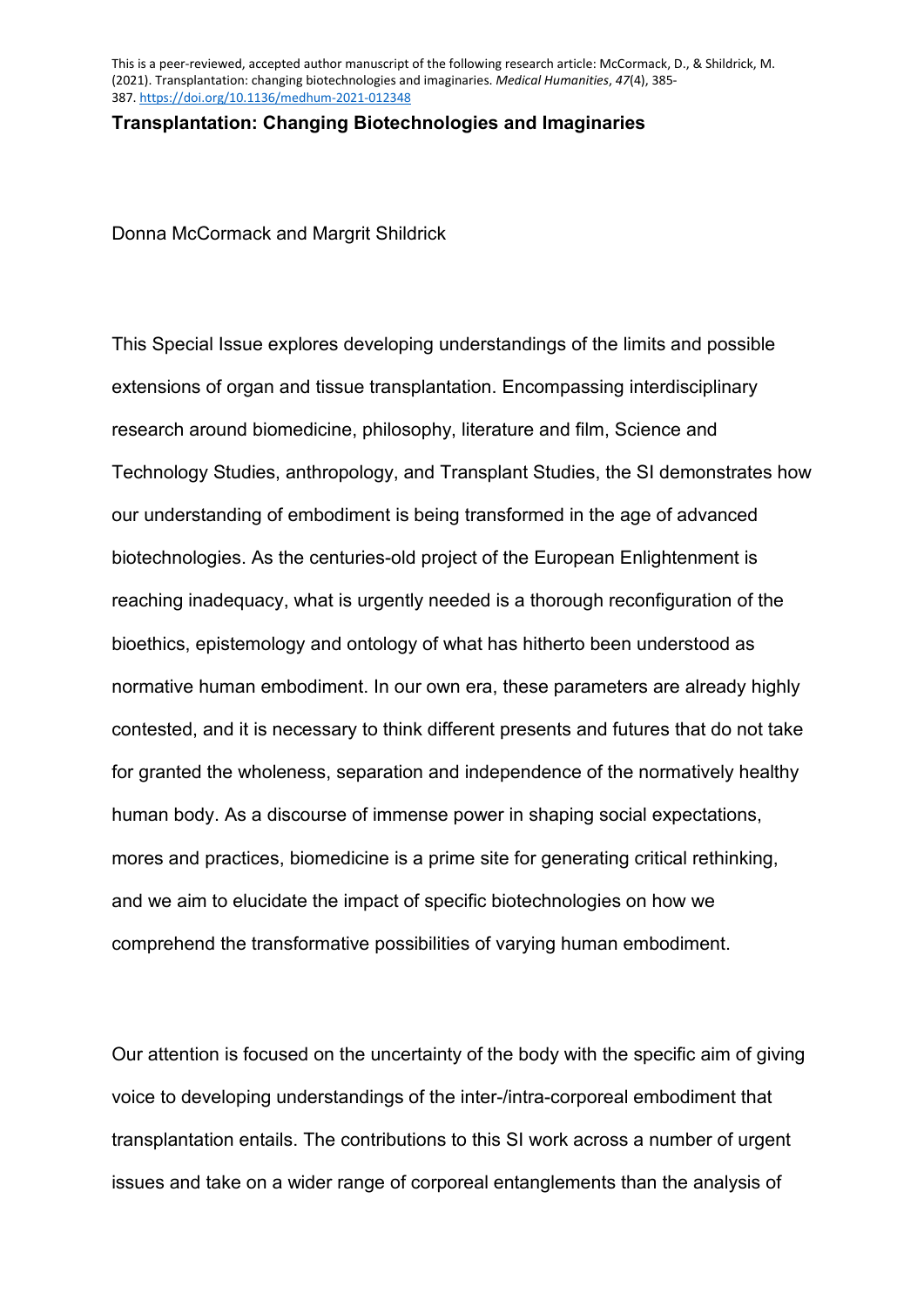transplantation usually entails. The transplanted materials themselves may be solid organs such as human hearts or wombs (Guntram), tissues such as faces (Lafrance), or porcine xenotransplants (Haddow). Such articles explore the recipient experience, whilst others address the issue of the deceased donor (Shildrick). Some are empirically-based, others more concerned with teasing out a theoretical framework (McCormack; Shildrick). And all touch on the bioethics of the procedures. What is at stake is the assumed purity – or at least clarity – of human embodiment and that our bodies and selves be acknowledged as assemblages of disparate and often inter-/intra-related parts. In short, the project of rethinking the socio-cultural imaginary in the context of transplantation offers a transformatory response to otherness and difference that can go beyond the dominant conventions of biomedicine to facilitate understandings of embodiment as intrinsically multiple, hybrid, and inter-/intra-dependent (Luciana & Chen 2015; Hird & Giffney 2008). Moreover, in reconfiguring the ontological and epistemological bases, it becomes apparent that what is required is a differently composed and intrinsically flexible bioethics. Each article offers expanded dimensions to Transplant Studies, whether through the lens of a relatively new procedure, such as faecal transplantation (Houf), or through an exploration of how temporality is central to embodiment (Wasson). This SI offers a critical approach by opening up the conversation on biotechnologies to issues of time, space and difference, as well as to changing imaginaries of the human and its relationality with non-human, technological and non-living others.

A related starting point for contributors is the need to reimagine how we approach transplantation, offering insights regarding the technology's ongoing development, as well as how it comes to be imagined by publics and cultural texts. Over the last fifty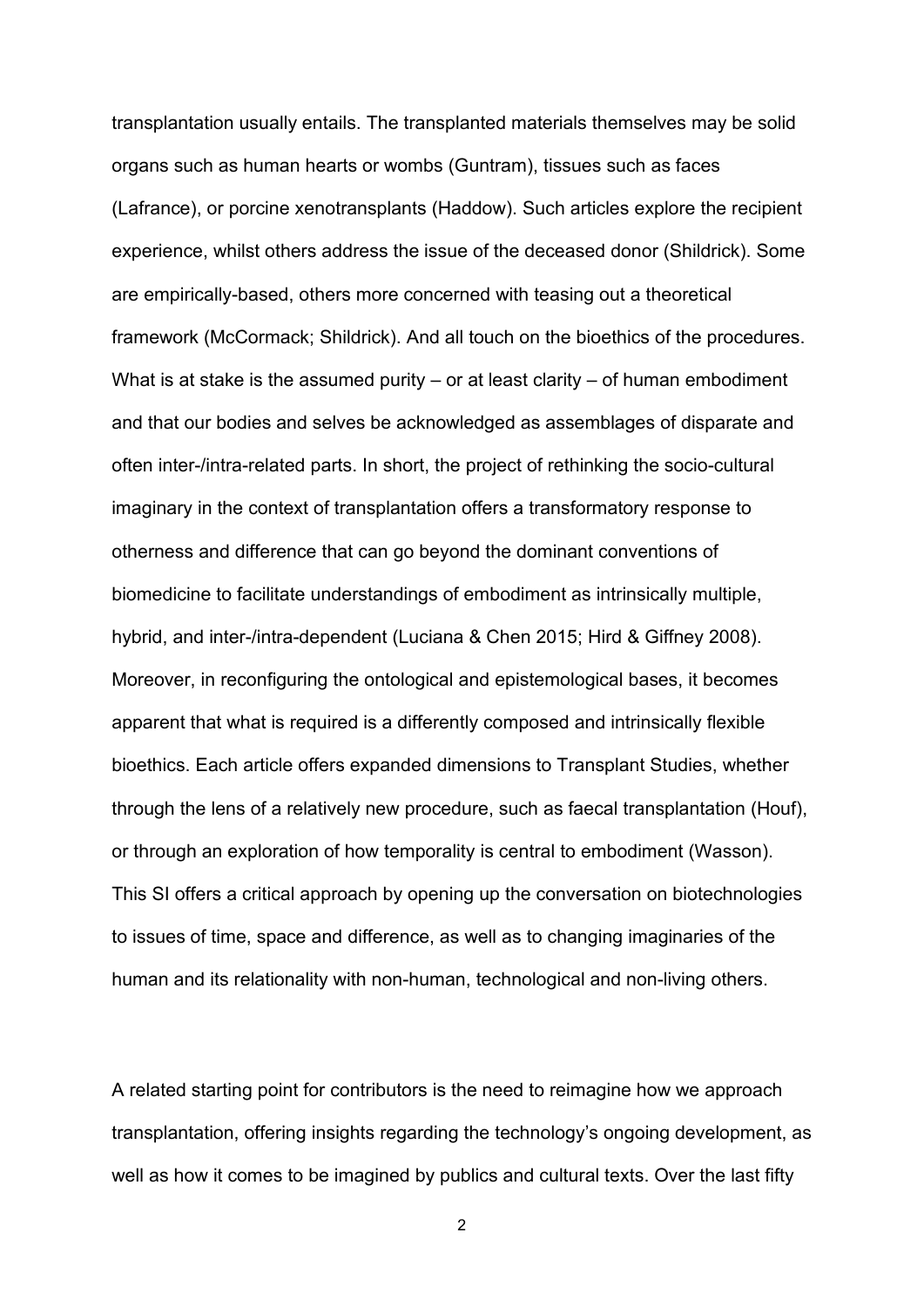years the capacity for, and biomedical success of, solid organ transplantation and tissue grafts has risen dramatically with enhanced prospects of survival and recovery. At the very same time, however, there is a mismatch in public attitudes to transplantation. On the one hand, the seemingly beneficent nature of organ donation and transplantation is broadly supported as a welcome medical advance, and yet, on the other, the same procedures appear to provoke individual and socio-cultural anxiety (Haddow 2021). Not surprisingly, this response varies according to the nature of the organ or tissue itself with the longstanding ambivalence about heart or corneal transplants related to the status of hearts and eyes as supposedly expressive of a donor's essence. Similarly, the more recent occurrence of face grafts has aroused strong feelings of uncertainty and at times disgust, as does one of the latest additions to the list of possibilities, that of faecal transplantation. The transplant process is generally represented as an unproblematised and fully therapeutic social good, but the socio-cultural and personal responses indicate that something far more complex and ambivalent is at stake (Wasson 2020). Studies show that it is not the biomedical risk of transplantation that causes concern, but the manner in which the procedures pose irresolvable difficulties, not least around the question of identity and self and other relationality (Haddow 2005). This observation holds true both for older, more familiar forms of transplantation such as livers or hearts and for the emerging fields that concern the gut or the reproductive system.

All forms of transplantation can deeply disrupt the socio-cultural imaginary of what it means to be an embodied individual (Waldby 2002; Poole, Shildrick et al 2009), as well as what relationality means when one may feel physically and psychically connected to a living or deceased donor (McCormack 2015b). While transplant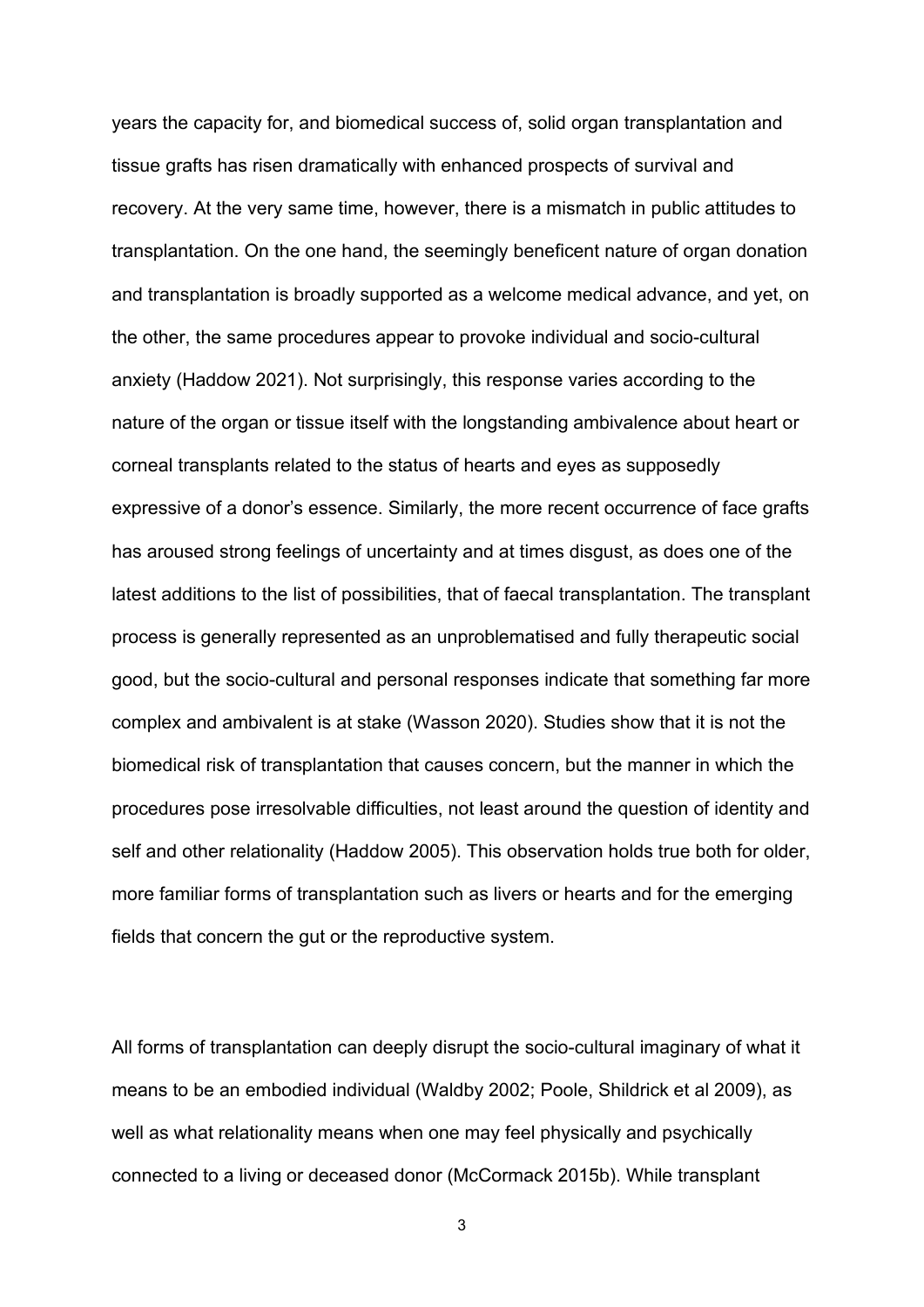teams insist on anonymity between donor (or donor family) and recipient, personal narratives and fictional representations engage with the profound connection that ties the donor to the recipient, including – and often especially – in the case of deceased donation (McCormack 2021). Transplantation disrupts any easy definition of death (Lock 2002) and thereby raises socio-cultural issues around not only the moment of death, but what life, death and relationality mean when organs from a (sometimes deceased) donor give vitality to another human. Margrit Shildrick argues for an undoing of the binary of life and death, through a queering of the very terms. Specifically engaging with Deleuzian philosophy, her piece offers new ways for thinking life and death, particularly in the context of microchimerism and epigenetics. Where Shildrick engages with the imaginaries that transplantation is structured through and produces, Lisa Guntram addresses an emerging procedure in which the creation of new life is the defining rationale, namely uterine transplantation. Guntram's article explores interviews with women who were considering or had undergone a womb transplant, examining the ethical implications of such women needing to find their own donors. The utility of the transplanted uterus as a shortterm reproductive goal requires analysis, particularly of how transplantation itself becomes a normative procedure demanding a disciplining of human behaviour.

Where any mechanical prostheses may create a disturbance to the experience of embodiment, organic transplants – as forms of visceral prostheses (Shildrick 2022) – produce a more acute break in the sense of an enduring self. Emerging empirical research reveals that recipients commonly experience highly troubling disruptions to their phenomenological wellbeing which indicates that high rates of clinically measured recovery are not matched by a sense of personal flourishing (Ross *et al*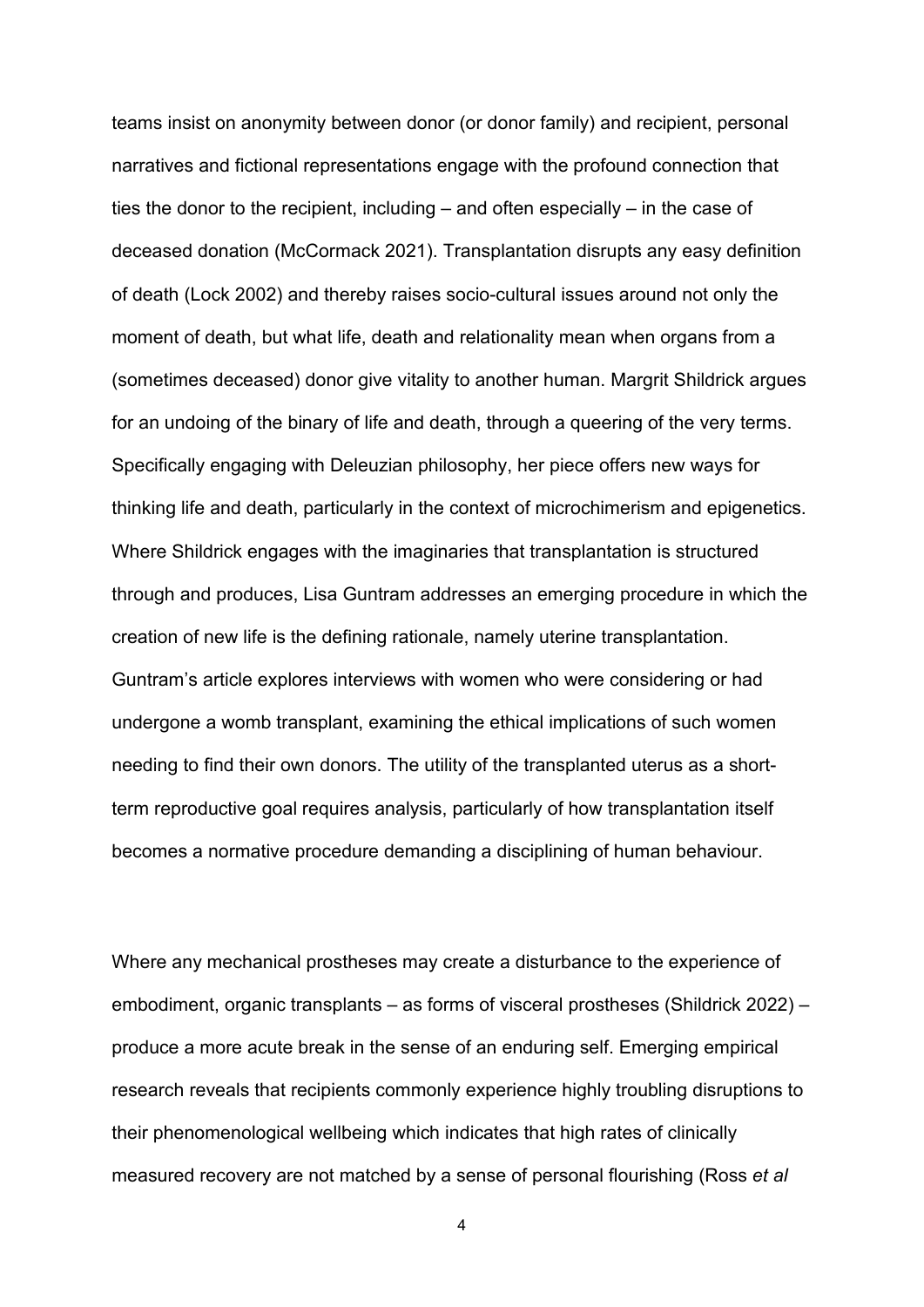2010, Shaw 2010). In the context of western adherence to the founding binary of self and other, transplantation breaks down the boundaries of normative embodiment and identity, such that whenever the donor organ crosses the threshold of the recipient body, it may invoke ontological and epistemological questions of self and other, life and death, and normative temporality. This is not an abstract concern insofar as the transplanted organ brings to its new site so-called alien DNA that will persist for life (Martin 2010, Shildrick *et al* 2009) and that will circulate throughout the peripheral blood supply (Shildrick 2015). Indeed, the fundamental question of 'who am I?' may become unanswerable for some organ recipients. Marc Lafrance's article speaks to this concern through a critical analysis of media material on a face transplant. That the face is tied fundamentally to identity and is deemed to define personhood is central to his exploration of media reports on the relative public ease with which one recipient accepts a transplanted face. Lafrance shows the destructive impact of immunosuppression on embodiment and addresses questions of justice in accessing health care and pharmaceutics, particularly in countries where health systems require payment. Where the human face may perturb both the sense of individual identity and how donor families understand the ongoing presence of their family member, the disruption to notions of the sovereign self becomes all the more acute when the graft is not simply human, but involves the innumerable forms of microbial life that inhabit the gut in which a majority of those organisms carry strictly non-human DNA. Jessica Houf addresses this issue exploring the relationality between microbial beings and the humans who choose faecal transplantation. Her article challenges traditional notions of bodily integrity and offers new reflections on the centrality of the non-human to selfhood and wellbeing. Where Houf explores the operation of disgust associated with faecal transplantation, Gill Haddow addresses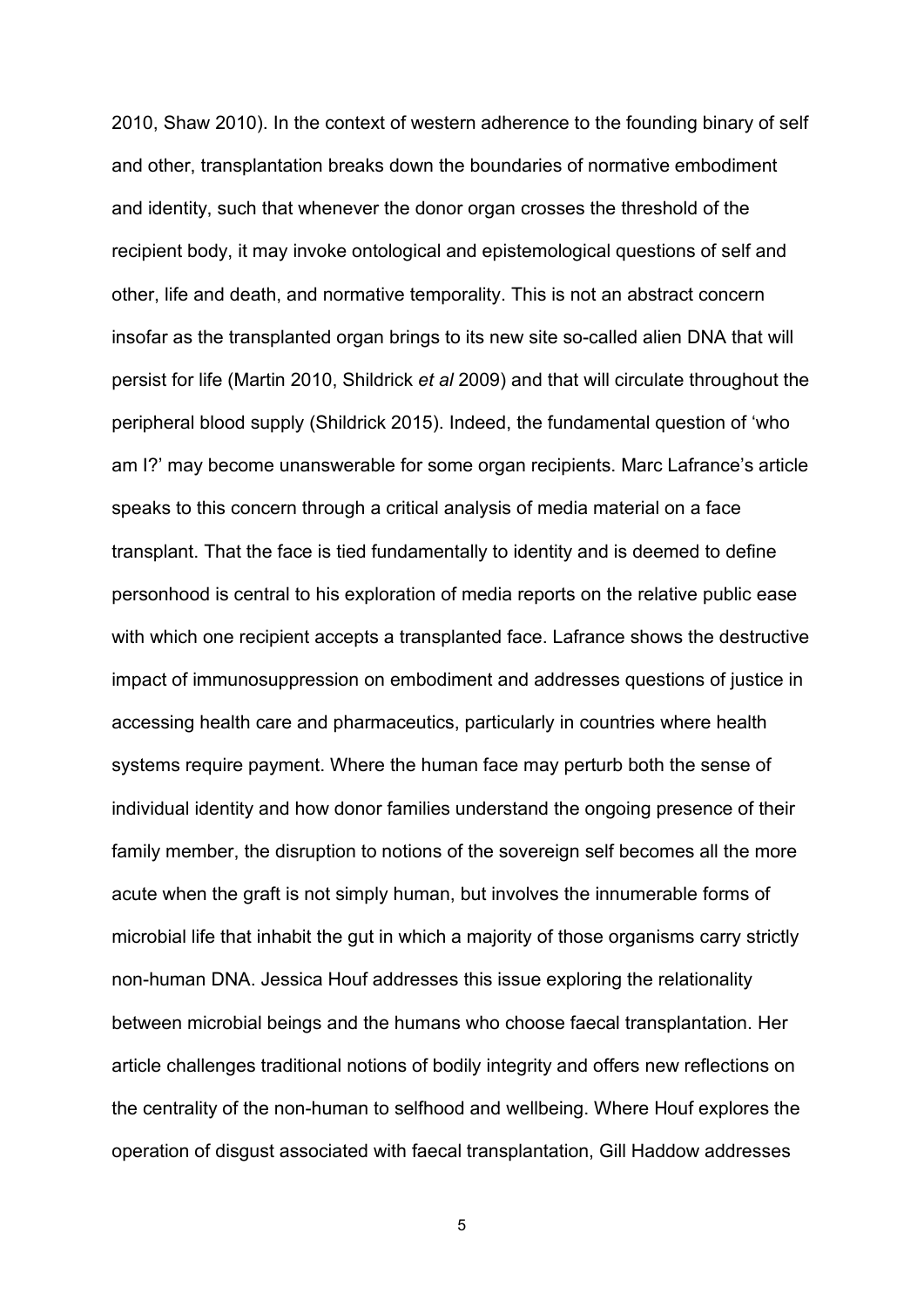the feelings of abjection aroused by innovations in porcine organ transplantation. Undertaking empirical research that asks whether humans prefer pig, technological or human organs, Haddow takes us into the realm where clinical preferences and public desires do not clearly meet. Instead, she examines the fears around becoming non-human or less-than-human when taking in technological or animal parts.

Along with immediate empirical consequences, the event of transplantation may also exceed the temporality of the biomedical procedure in at least two respects. First it may radically change the constitution of the body by incorporating material that figures a different genetic past and future. Second, it introduces interlinked questions of belonging often in the forms of foreignness, intrusion and belonging (McCormack 2012); the relation between host and guest and thus the meaning of hospitality (Shildrick 2013; McCormack 2016); and always the matter of race, sex and gender (McCormack 15a). The embodied self is never neutral. Sara Wasson's article grapples with the temporality of transplantation, revealing how transplant narratives do not follow a curative time of diagnosis-treatment-cure, but instead convey a temporality of disruption and waiting. Her article examines how Gothic modes emerge in the narration of transplantation and offer radically different experiences of transplantation from those narrated by clinicians. Representations in literature and film show acutely this sense that life and death are not distinct categories and that time does not flow neatly from birth and healthiness through to illness and death. On the contrary, transplantation foregrounds a haunting temporality that suggests death may constitute life. Furthermore, literature and film portray this crossing of the bodily boundary as a condensed site of anxieties around the traversing of other borders. In these instances, transplantation becomes a way of figuring contemporary issues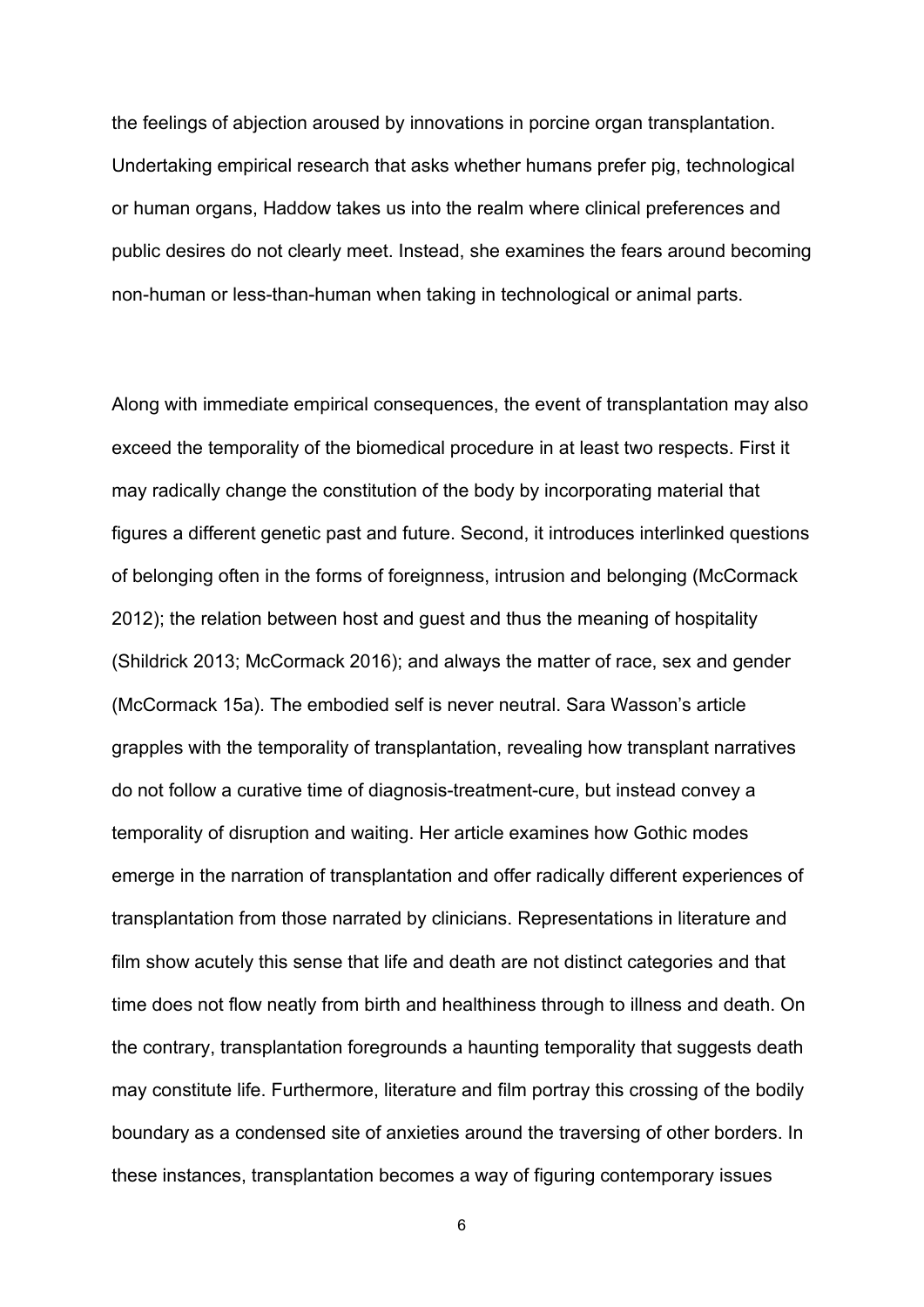around migration, violence towards purported difference and how we may imagine a mode of being with others that does not repeat the historical traumas of colonialism (McCormack 2016). Indeed, transplantation opens up an imaginary of the body politic both to reveal past and ongoing violence and to uncover new ways of being with others. Donna McCormack's article tackles these issues through a focus on Indigenous and queercrip temporalities and spatialities in Larissa Lai's *The Tiger Flu*, exploring how histories of colonialism and ongoing neo-colonialism are mapped onto the fantastical donor body of the humanoid, but not human, 'starfish'. Exploring the body politic through the lens of transplantation, McCormack examines the link between the restoration of the normative body as an unchanged container and the imagined resumption of linear temporality. The queercrip times and spaces create a spatio-temporal imaginary that is anti-racist, bears witness to historical and ongoing genocides, and opens up the possibility of futures for those deemed disposable.

Transplantation is tied to global injustice, as McCormack discusses. Yet few of these existential questions and socio-political issues are acknowledged within biomedical science or by media narratives that promote the good of transplantation. There is an unaddressed problem that indicates how conventional western bioethics is ill-suited to analyse problems thrown up by rapidly expanding technologies. Tellingly, the context explored Rhonda Shaw and Robert Webb – who compare Eurocentric and Māori understandings of transplantation – shows very clearly that disturbances to the sense of self and the limits of bioethics outlined in some of the articles are closely related to their western contexts. Similarly, Shildrick's research points to a very different donor family experience in a First Nations context compared to that of settler Canadians, while McCormack's article explores how Indigenous theories shift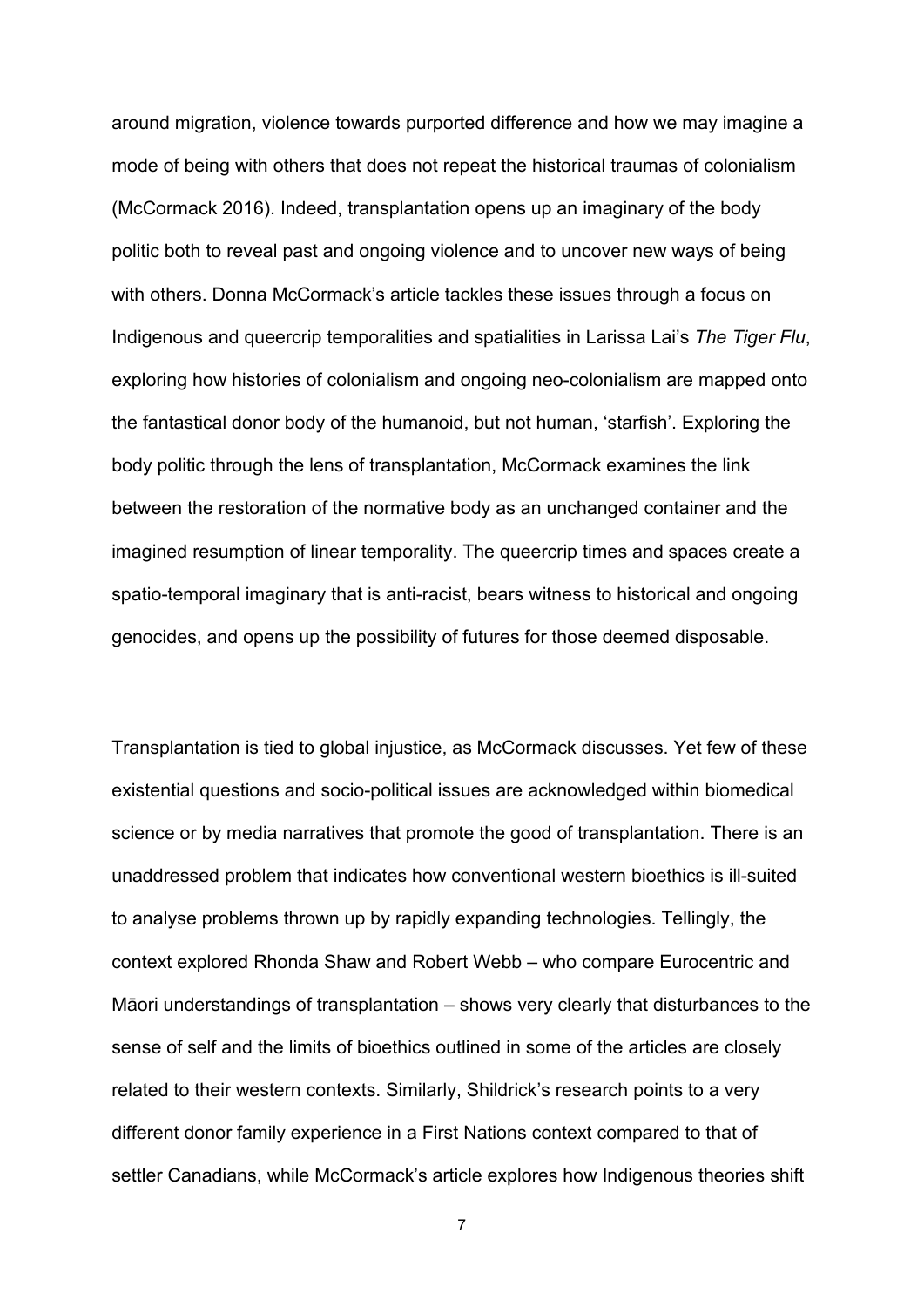focus to land claims, racial injustice and ongoing colonial violence in transplantation. Such intersectional approaches yield many questions that have yet to be more widely explored. This focus on indigeneity is a small step in challenging our own methodologies to draw out whose lives are saved, at what cost, and how may we imagine safe presents and futures that do not repeat the violence of colonialism.

With its diverse methodologies and analyses, this SI engages with urgent questions concerning the meaning of life and death, justice, temporality and spatiality, and listening to those who may not always fit within dominant narratives of transplantation. It scrutinises the non/a/in/human in organ transplantation, and their representations, and opens up the present to a myriad of bodily configurations.

Haddow, Gill. 2021. *Embodiment and Everyday Cyborgs: Technologies that alter subjectivity*. Manchester: Manchester University Press.

––––. 2000.) The phenomenology of death, embodiment and organ transplantation. *Sociology of Health & Illness*. 27(1): 92–113.

Giffney, Noreen, and Myra J. Hird. 2008. Introduction: Queering the Non/Human. In *Queering the Non/Human*, edited by J. Hird Myra and Noreen Giffney. London: Routledge.

Lai, Larissa. 2018. *The Tiger Flu: A Novel*. Vancouver: Arsenal Pulp Press.

Lock, Margaret (2002) *Twice Dead: Organ Transplants and the Reinvention of Death*. Berkeley, CA: University of California Press.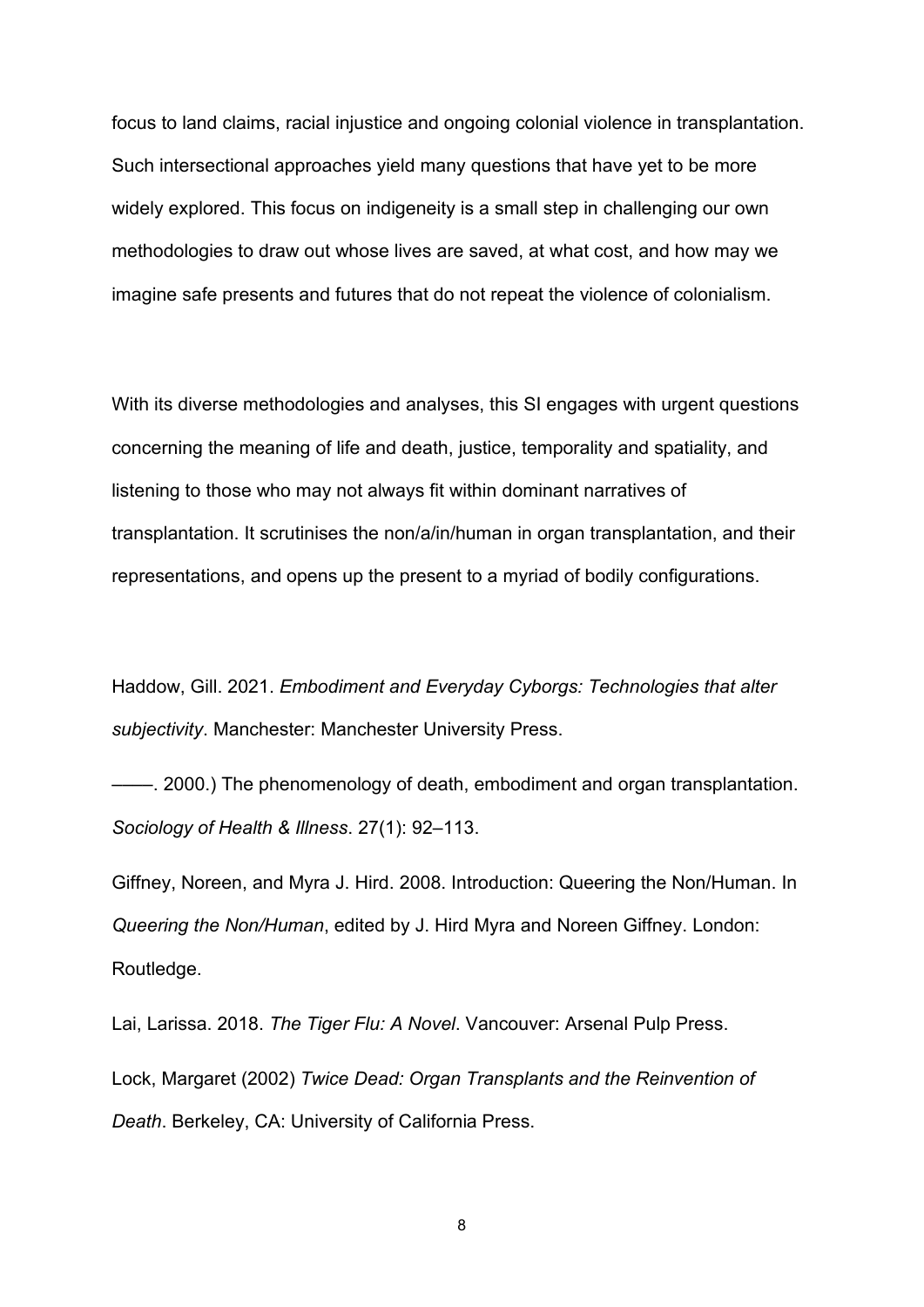Luciana, Dana & Chen, Mel Y. 2015. Has the Queer Ever Been Human? *GLQ: A Journal of Lesbian and Gay Studies*. 21(2–3): 182–207.

Martin, Aryn .2010. Microchimerism in the Mother(land): blurring the borders of body and nation. Body & Society 16(3): 23–50.

McCormack, Donna. 2021. The Haunting Temporalities of Transplantation. *Body & Society* 27(2): 58–82.

––––. 2016. Living with others inside the self: decolonising transplantation, selfhood and the body politic in Nalo Hopkinson's Brown Girl in the Ring. *Medical Humanities*. 42(2): 252–258.

––––. 2015a. The Transplant Imaginary and Its Postcolonial Hauntings. In *Bodily Exchanges, Bioethics and Border Crossing: Perspectives on Giving, Selling and Sharing Bodies*. edited by Erik Malmqvist and Kristin Zeiler, 135–52. London: Routledge.

––––. 2015b. Transplant Temporalities and Deadly Reproductive Futurity in Alejandro González Iñárritu's 21 Grams. European Journal of Cultural Studies 19 (1): 51–68.

––––. 2012. Intimate Borders: The Ethics of Human Organ Transplantation in Contemporary Film. *The Review of Education, Pedagogy and Cultural Studies*. 34(3–4): 170–83.

Poole, Jen, Margrit Shildrick, Patricia McKeever, Susan Abbey and Heather Ross. 2009. 'You might not feel like yourself': heart transplants, identity and ethics. in S.